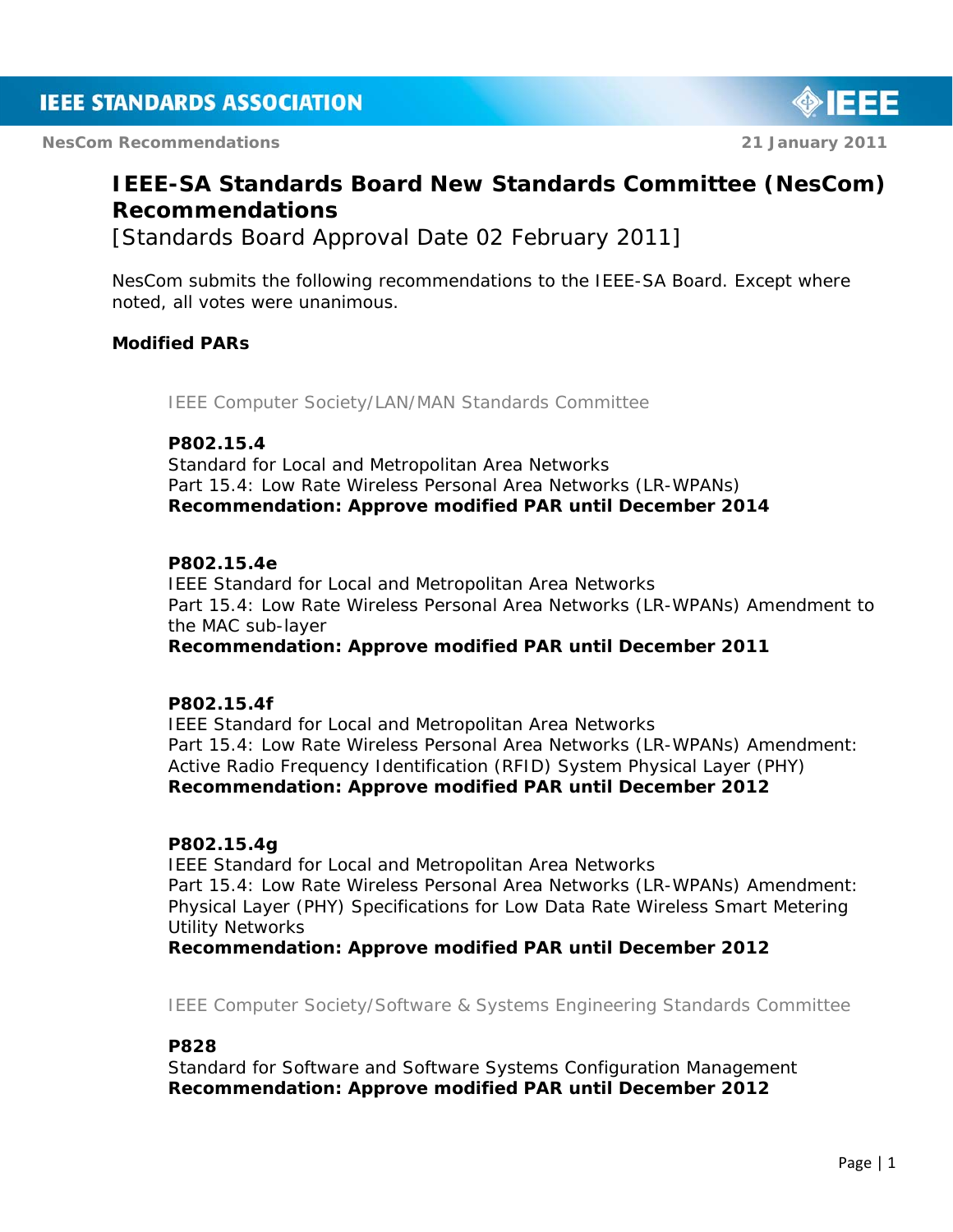### **P15026-1**

Standard for Adoption of ISO/IEC TR 15026-1:2010 Systems and software engineering -- Systems and software assurance -- Part 1: Concepts and vocabulary *Recommendation: Approve modified PAR until December 2014*

### **P24748-1**

Guide: Adoption of ISO/IEC TR 24748-1, Systems and Software Engineering--Life Cycle Management--Part 1: Guide for Life Cycle Management *Recommendation: Approve modified PAR until December 2013*

### **P26512**

Standard for Software and Systems Engineering -- Requirements for Acquirers and Suppliers of User Documentation *Recommendation: Approve modified PAR until December 2013*

*IEEE Power and Energy Society/Electric Machinery*

### **P1310**

Recommended Practice for Thermal Cycle Testing of Form-Wound Stator Bars and Coils for Large Rotating Machines *Recommendation: Approve modified PAR until December 2012*

*IEEE Power and Energy Society/Nuclear Power Engineering*

# **P1682**

Standard for Qualifying Fiber Optic Cables, Connections, and Optical Fiber Splices for Use in Safety Systems of Nuclear Power Generating Stations *Recommendation: Approve modified PAR until December 2011*

*IEEE-SASB Coordinating Committees/SCC21 - Fuel Cells, Photovoltaics, Dispersed Generation, and Energy Storage*

# **P1361**

Guide for Selection, Charging, Test and Evaluation of Lead-Acid Batteries Used in Stand-Alone Photovoltaic (PV) Systems *Recommendation: Approve modified PAR until December 2012*

*IEEE-SASB Coordinating Committees/SCC31 - Automatic Meter Reading and Energy Management*

### **P1701**

Standard for Optical Port Communication Protocol to Complement the Utility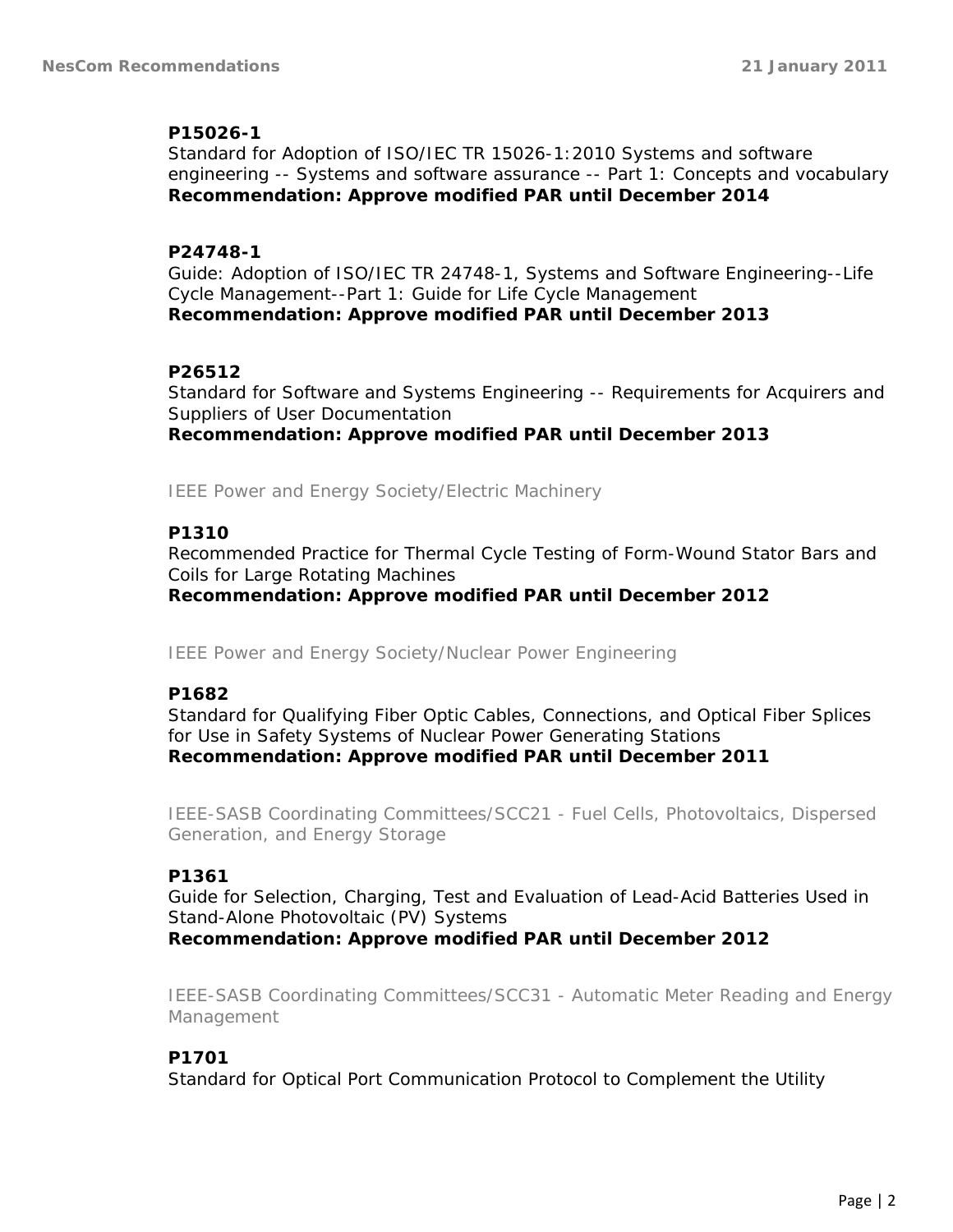### Industry End Device Data Tables *Recommendation: Approve modified PAR until January 2011*

# **P1702**

Standard for Telephone Modem Communication Protocol to Complement the Utility Industry End Device Data Tables *Recommendation: Approve modified PAR until January 2011*

*IEEE Vehicular Technology Society/Rail Transportation Standards Committee*

### **P1558-2004/Cor 1**

IEEE Standard for Software Documentation for Rail Equipment and Systems - Corrigendum 1: Coordination between IEEE Std 1558TM and recent changes to other software standards

*Recommendation: Approve modified PAR until December 2013*

#### **Extension Requests**

*IEEE Vehicular Technology Society/Rail Transportation Standards Committee*

#### **P1627**

Standard for Grounding Practices for dc Electrification Overhead Contract Systems, Including Application of Lightning Arresters, for Transit Systems

*Recommendation: Approve request for an extension until December 2011* 

#### **P1629**

Standard for Performance of dc Overhead Current Collectors for Transit Vehicles *Recommendation: Approve request for an extension until December 2011*

#### **New PARs**

*IEEE Computer Society/LAN/MAN Standards Committee*

#### **P802.1AEbn**

IEEE Standard for Local and Metropolitan Area Networks: Media Access Control (MAC) Security Amendment: Galois Counter Mode-Advanced Encryption Standard-256 (GCM-AES-256) Cipher Suite

*Recommendation: Approve new PAR until December 2015*

*IEEE Computer Society/Software & Systems Engineering Standards Committee*

#### **P24748-4**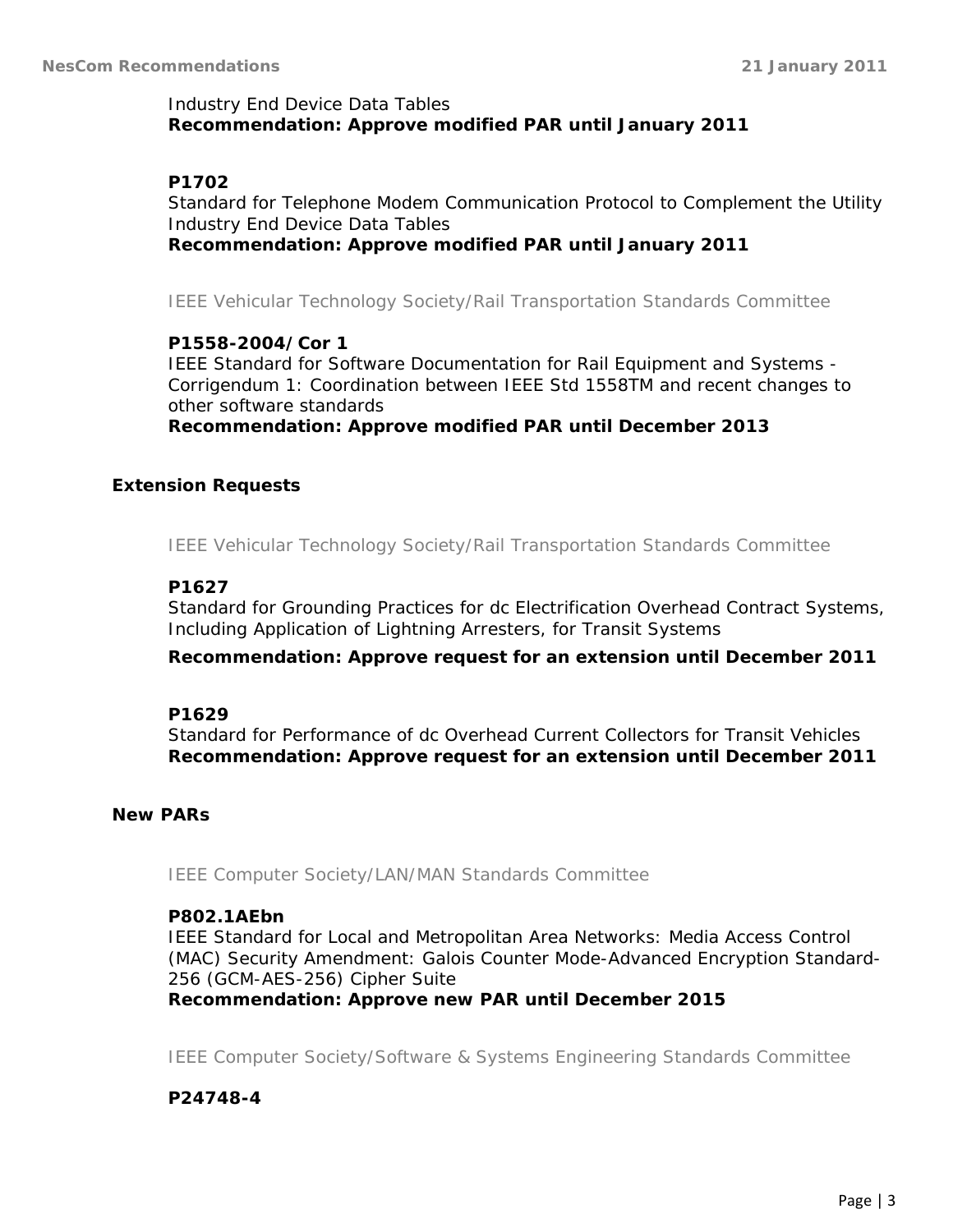Standard for adoption of ISO/IEC 24748-4, Systems and software engineering -- Life cycle management -- Part 4: Systems engineering management plan *Recommendation: Approve new PAR until December 2015*

# **P26511**

Standard for Software and systems engineering -- Requirements for managers of user documentation

*Recommendation: Approve new PAR until December 2015*

# **P26515**

Standard for Software and systems engineering -- Developing user documentation in an agile environment

*Recommendation: Approve new PAR until December 2015*

*IEEE Computer Society/Standards Activities Board*

# **P2301**

Guide for Cloud Portability and Interoperability Profiles (CPIP) *Recommendation: Approve new PAR until December 2015*

# **P2302**

Standard for Intercloud Interoperability and Federation (SIIF) *Recommendation: Approve new PAR until December 2015*

*IEEE Computer Society/Test Technology*

# **P1838**

Standard for Test Access Architecture for Three-Dimensional Stacked Integrated **Circuits** 

*Recommendation: Approve new PAR until December 2015 contingent on working group chair information being added to the PAR form.*

*IEEE Communications Society/Standards Committee*

# **P269a**

Standard Methods for Measuring Transmission Performance of Analog and Digital Telephone Sets, Handsets, and Headsets - Amendment 1 *Recommendation: Approve new PAR until December 2015*

# **P1900.1a**

IEEE Standard Definitions and Concepts for Dynamic Spectrum Access: Terminology Relating to Emerging Wireless Networks, System Functionality, and Spectrum Management Amendment: Addition of New Terms and Associated Definitions *Recommendation: Approve new PAR until December 2015*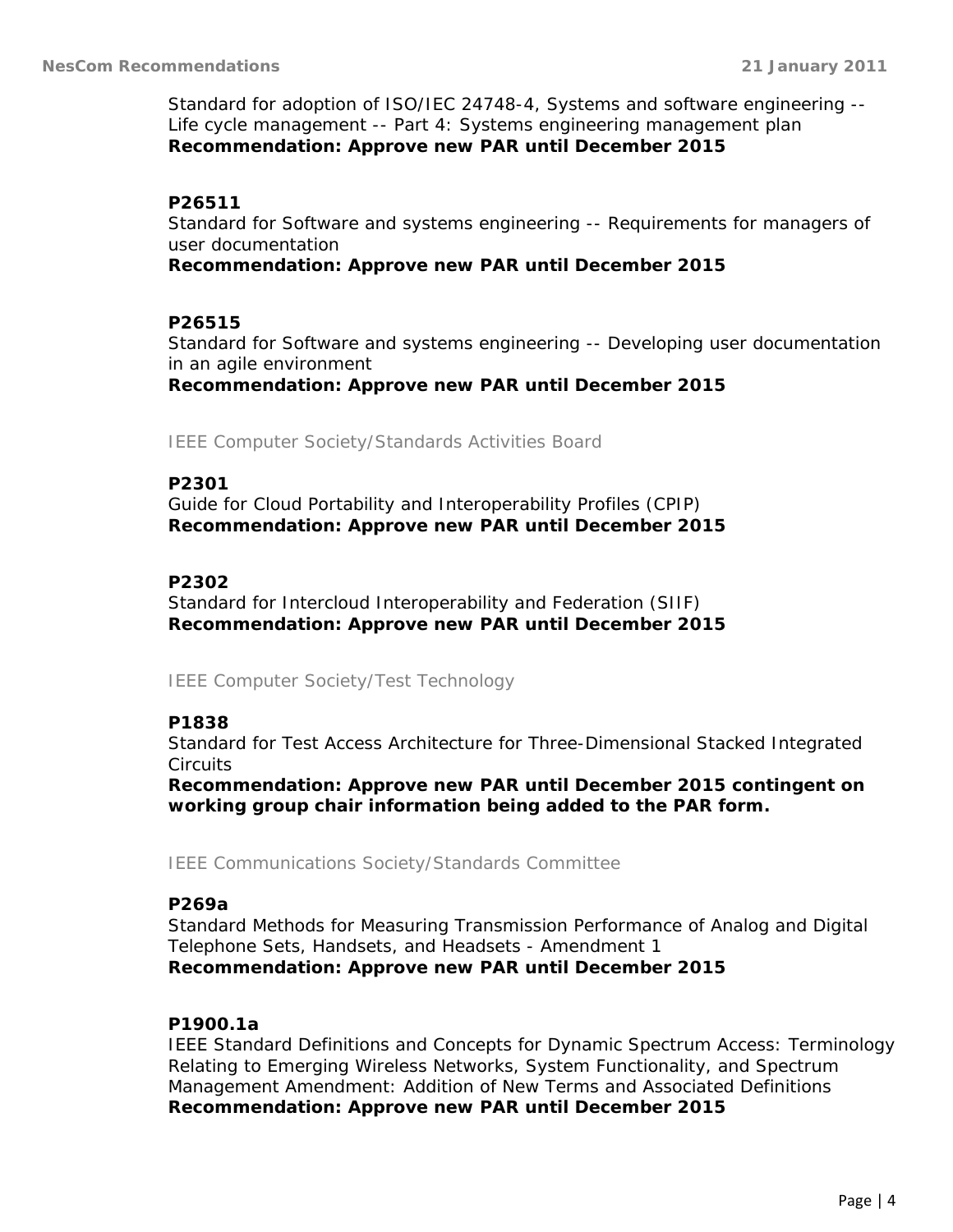### **P1900.7**

Standard for MAC and PHY Specification for Fixed, Nomadic, and Mobile Operation of White Space Dynamic Spectrum Access Radio Systems *Recommendation: Defer PAR until 30 March 2011 NesCom meeting [Vote: 6 approve, 1 disapprove, 1 abstain]*

*IEEE Engineering in Medicine and Biology Society/IEEE 11073TM Standards Committee*

### **P11073-10422**

Standard for Health informatics - Personal health device communication - Device specialization - Urine analyzer *Recommendation: Approve new PAR until December 2015*

*IEEE Industry Applications Society/Petroleum & Chemical Industry*

### **P1068-2009/Cor 1**

IEEE Standard for the Repair and Rewinding of AC Electric Motors in the Petroleum, Chemical, and Process Industries - Corrigendum 1 *Recommendation: Approve new PAR until December 2015*

*IEEE Industry Applications Society/Technical Books Coordinating Committee*

### **P3004.13**

Recommended Practice for Overcurrent Coordination in Industrial and Commercial Power Systems

*Recommendation: Approve new PAR until December 2015*

*IEEE Power and Energy Society/Stationary Batteries Committee*

### **P1679.1**

Guide for the Characterization and Evaluation of Lithium-Based Batteries in Stationary Applications *Recommendation: Approve new PAR until December 2015*

*IEEE Power and Energy Society/Substations*

# **P1815.1**

Standard for Exchanging Information Between Networks Implementing IEC 61850 and IEEE Std 1815 (Distributed Network Protocol - DNP3) *Recommendation: Approve new PAR until December 2015*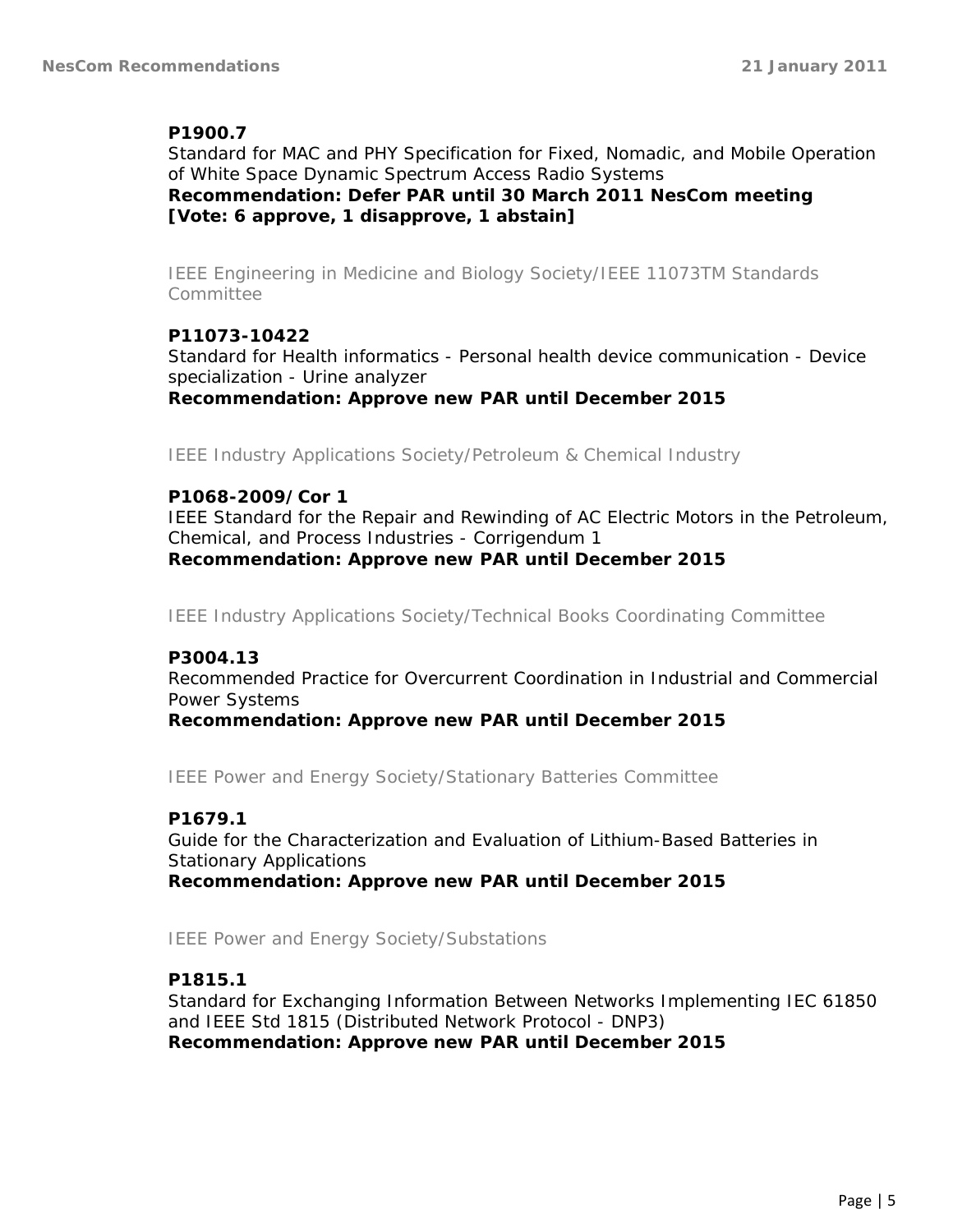*IEEE Power and Energy Society/Transmission and Distribution*

#### **P1835**

Standard for Atmospheric (Above-Grade) Corrosion Control of Existing Electric Transmission, Distribution, and Substation Structures by Coating Systems *Recommendation: Approve new PAR until December 2015*

### **P1839**

Standard for Below-Grade Corrosion Control of Transmission, Distribution, and Substation Structures by Coating Repair Systems *Recommendation: Approve new PAR until December 2015*

*IEEE-SASB Coordinating Committees/SCC21 - Fuel Cells, Photovoltaics, Dispersed Generation, and Energy Storage*

#### **P2030.3**

Standard for Test Procedures for Electric Energy Storage Equipment and Systems for Electric Power Systems Applications *Recommendation: Approve new PAR until December 2015*

### **PARs for the Revision of Standards**

*IEEE Computer Society/LAN/MAN Standards Committee*

**P802.3** Standard for Ethernet *Recommendation: Approve PAR for the revision of a standard until December 2015*

*IEEE Power and Energy Society/Power System Relaying*

### **PC37.232**

Standard for Common Format for Naming Time Sequence Data Files (COMNAME) *Recommendation: Approve PAR for the revision of a standard until December 2015*

*IEEE Power and Energy Society/Transmission and Distribution*

### **P1815**

Standard for Electric Power Systems Communications - Distributed Network Protocol (DNP3)

*Recommendation: Approve PAR for the revision of a standard until December 2015*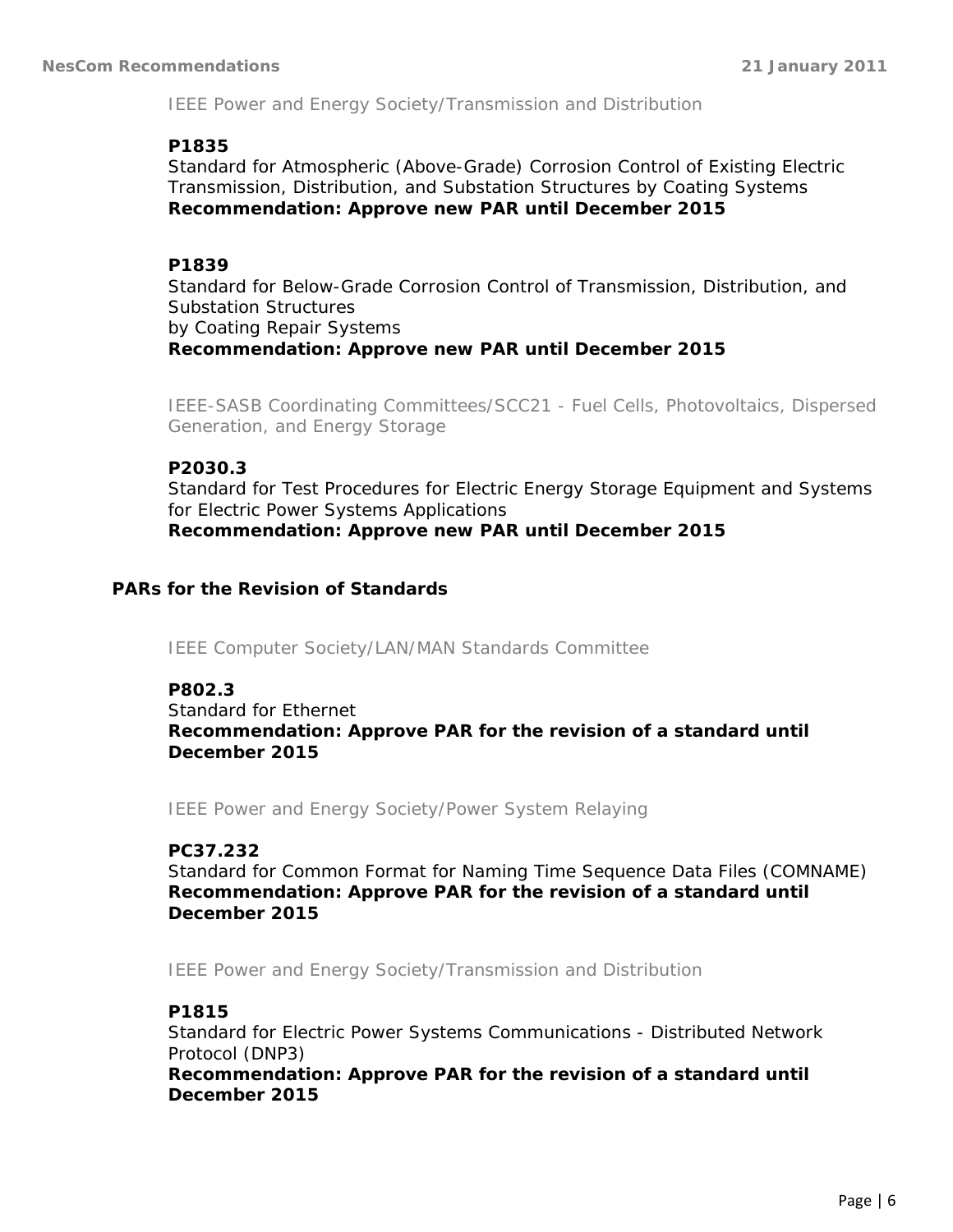*IEEE Power and Energy Society/Transformers*

#### **PC57.125**

Guide for Failure Investigation, Documentation, Analysis, and Reporting for Power Transformers and Shunt Reactors

*Recommendation: Approve PAR for the revision of a standard until December 2015*

#### **PC57.138**

Recommended Practice for Routine Impulse Test for Distribution Transformers *Recommendation: Approve PAR for the revision of a standard until December 2015*

*IEEE-SASB Coordinating Committees/SCC21 - Fuel Cells, Photovoltaics, Dispersed Generation, and Energy Storage*

#### **P1562**

Guide for Array and Battery Sizing in Stand-Alone Photovoltaic (PV) Systems *Recommendation: Approve PAR for the revision of a standard until December 2015*

*IEEE Vehicular Technology Society/Rail Transportation Standards Committee*

#### **P1475**

Standard for the Functioning of and Interfaces Among Propulsion, Friction Brake, and Train-borne Master Control on Rail Rapid Transit Vehicles *Recommendation: Approve PAR for the revision of a standard until December 2015*

### **P1482.1**

Standard for Rail Transit Vehicle Event Recorders *Recommendation: Approve PAR for the revision of a standard until December 2015*

#### **PARs to be Administratively Withdrawn**

*IEEE Computer Society/Software & Systems Engineering Standards Committee*

### **P1648**

Recommended Practice for the Customer-Supplier Relationship in Agile Software Development

*IEEE Power and Energy Society/Surge Protective Devices/Low Voltage*